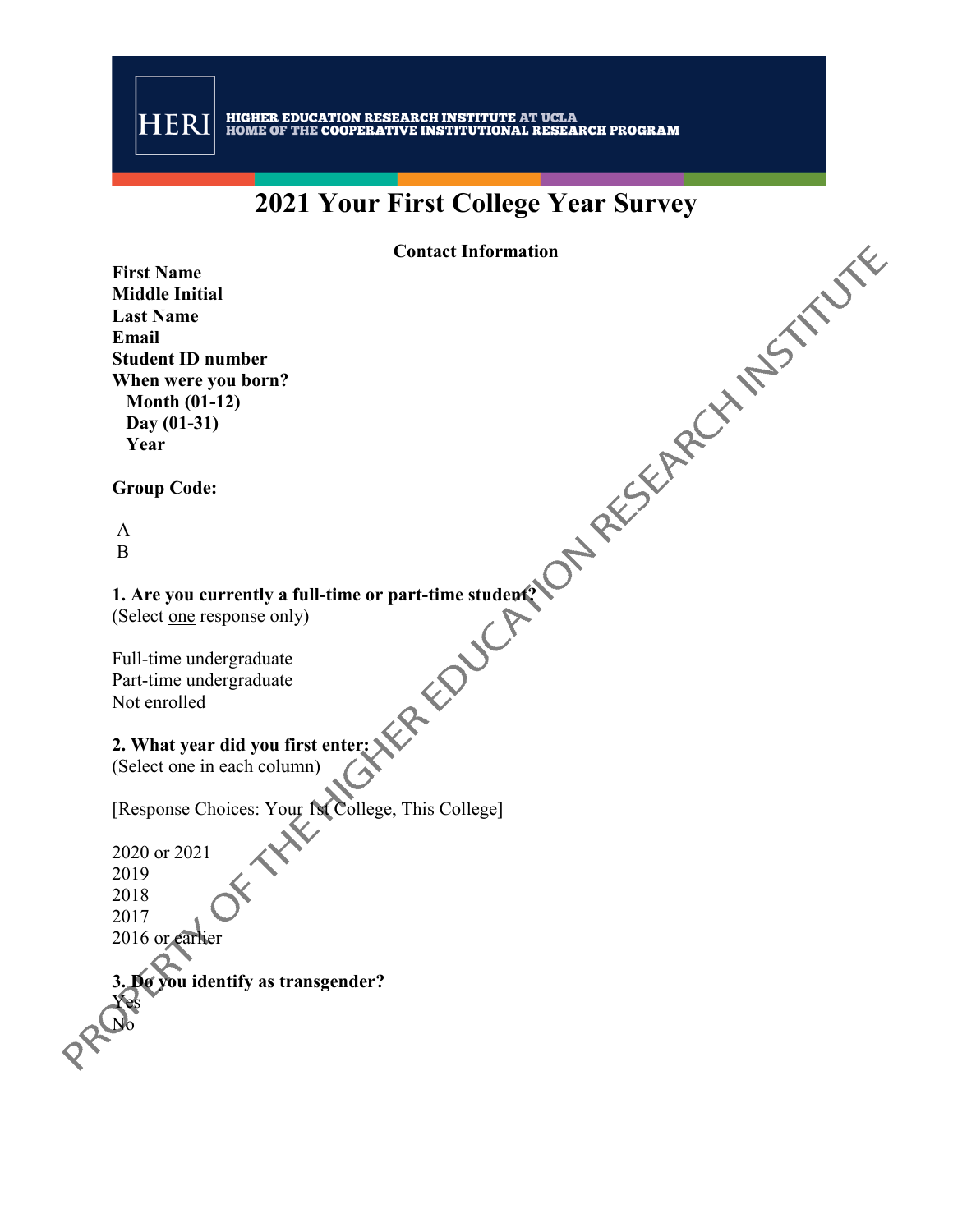#### **4. What is your current gender identity?**

Man Woman Non-binary Genderqueer/Gender non-conforming Identity not listed above (please state): [Free response]

#### **5. Are you:**

(Select all that apply)

White/Caucasian African American/Black Native American/Alaska Native East Asian (e.g., Chinese, Japanese, Korean, Taiwanese) Filipina/o/x Southeast Asian (e.g., Cambodian, Vietnamese, Hmong) South Asian (e.g., Indian, Pakistani, Nepalese, Sri Lankan) Other Asian Native Hawaiian/Pacific Islander Mexican American/Chicana/o/x Puerto Rican Central American South American Other Hispanic or Latina/o/x Other

#### **6. What is your sexual orientation?**

(Select one response only)

Heterosexual/Straight Asexual Bisexual Gay Lesbian Pansexual Queer Not listed above [Free response]

#### **7. How often in the past year did you:**  (Select one in each row)

[Response Choices: Frequently, Occasionally, Not at all]

Support your opinions with a logical argument Seek solutions to problems and explain them to others Look up scientific research articles and resources Explore topics on your own, even though it was not required for a class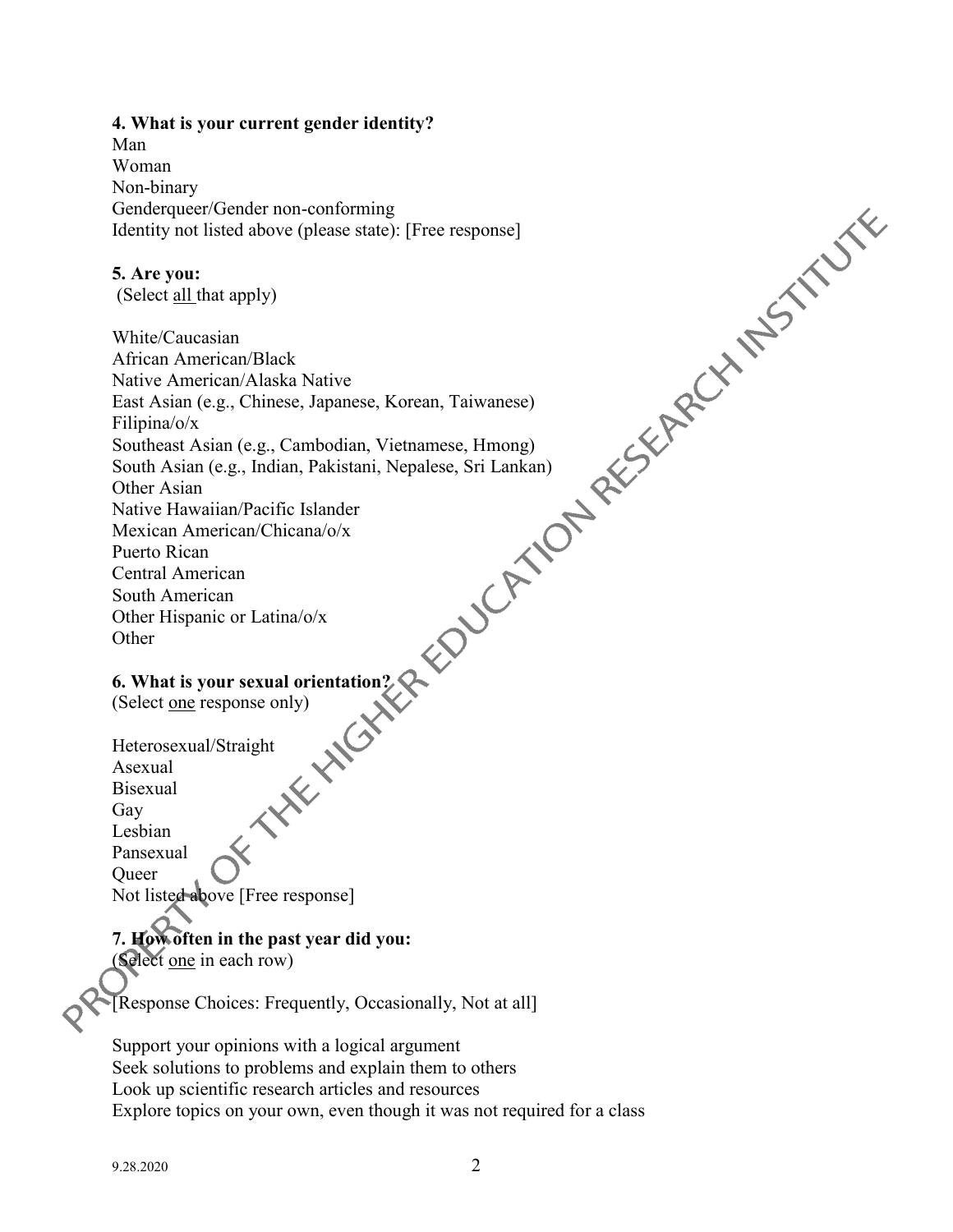Accept mistakes as part of the learning process

**8. Since entering this college, how often have you interacted with the following people (e.g., by phone, e-mail, text, or in person):** 

(Select one in each row)

[Response Choices: Daily, 2 or 3 times per week, Once a week, 1 or 2 times per month, 1 or 2 times per term, Never]

Faculty <u>during</u> office hours Faculty <u>outside</u> of class or office hours Academic advisors/counselors Graduate students/teaching assistants Close friends at this institution Close friends not at this institution Your parents/guardians Your siblings or extended family

**9. Do you have any concern about your ability to finance your college education?** 

(Select <u>one</u> response only)

None (I am confident that I will have sufficient funds) Some (but I probably will have enough funds) Major (not sure I will have enough funds to complete college)

# **10. How much of the past year's educational expenses (room, board, tuition, and fees) were covered from each of the following sources?**

(Select one answer for each possible source)

[Response categories: None, \$1 to \$2,999, \$3,000 to \$5,999, \$6,000 to \$9,999, \$10,000 to \$14,999, \$15,000 or more]

Family resources (parents, relatives, spouse, etc.) My own resources (income from work, work-study, etc.) Aid which need not be repaid (grants, scholarships, military, etc.) Aid which must be repaid (loans)

# **11. Since entering this college, how often have you felt:**  (Select one in each row)

[Response Choices: Frequently, Occasionally, Not at all]

Lonely or homesick Isolated from campus life Unsafe on this campus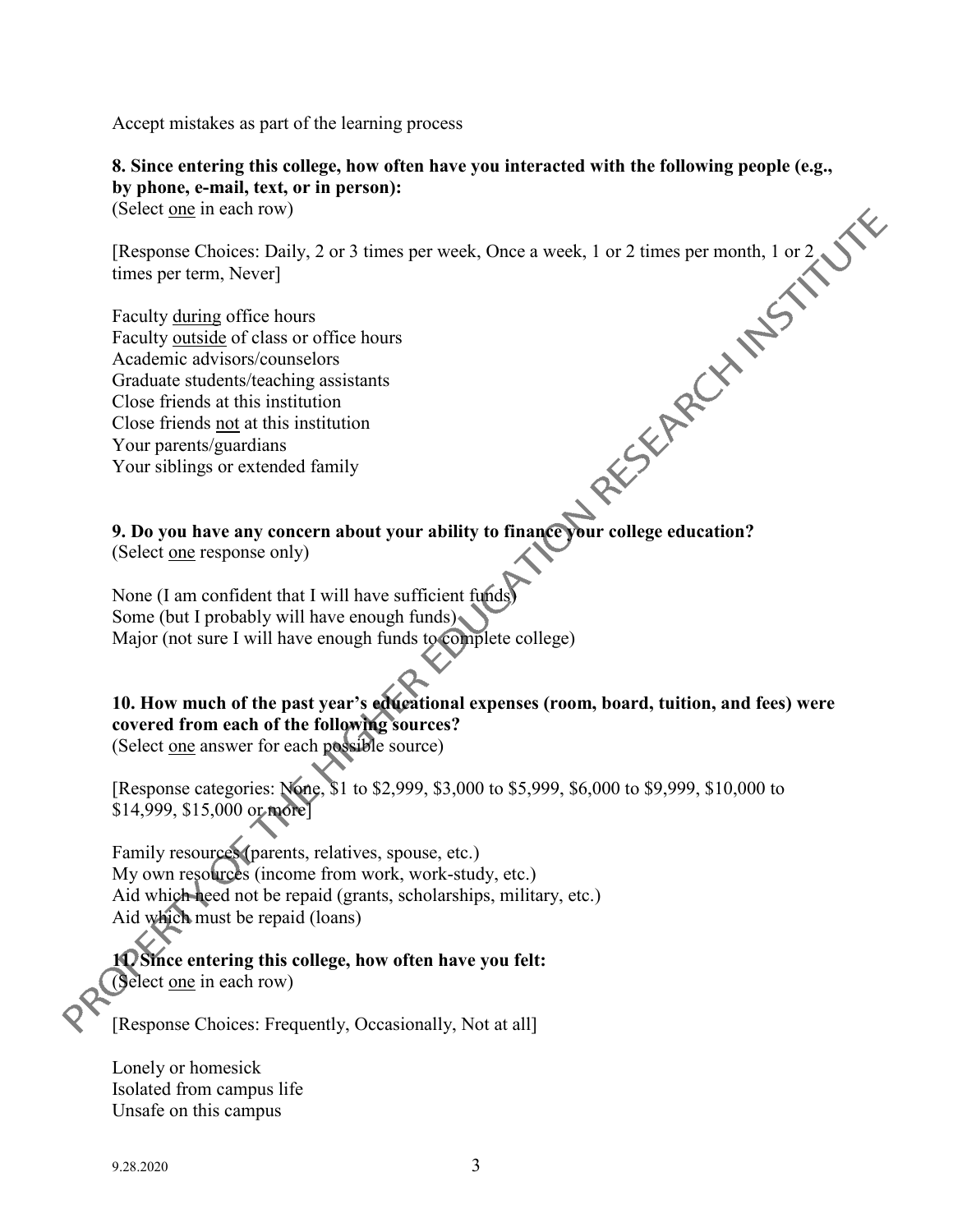That your courses inspired you to think in new ways That your job responsibilities interfered with your schoolwork That your family responsibilities interfered with your schoolwork Family support to succeed **STANTE** That faculty provided me with feedback that helped me assess my progress in class That my contributions were valued in class That faculty encouraged me to ask questions and participate in discussions

#### **12. Please rate your satisfaction with your college in each area:**

(Select one in each row)

Rate/No Experience]

[Response Choices: Very Satisfied, Satisfied, Neutral, Dissatisfied, Very Dissatisfied,<br>
Rate/No Experience]<br>
General education and core curriculum courses<br>
Your overall academic experience<br>
Career-related resources and su General education and core curriculum courses Your overall academic experience Career-related resources and support Student housing (e.g., res. halls) Financial aid office Financial aid package Orientation for new students Opportunities for community service First-year programs (e.g., first-year seminar, learning community, linked courses, common book) Mentoring received from faculty Mentoring received from staff

# **13. Please rate your satisfaction with your college in the following areas related to instruction:**

(Select one answer for each item)

[Response Choices: Very Satisfied, Satisfied, Neutral, Dissatisfied, Very Dissatisfied, Can't Rate/No Experience]

Effectiveness of remote instruction Functionality of the online learning platform Flexibility with attendance policy Flexibility with grading practices Overall quality of instruction Instructor availability via virtual office hours or by email Instructor flexibility in responding to student concerns Availability of instructional technology support Opportunities to participate in class discussion Access to academic support services (i.e., tutoring center)

**13a. Is there anything you wish to further clarify about your responses to this section? If yes, please explain:** (free response)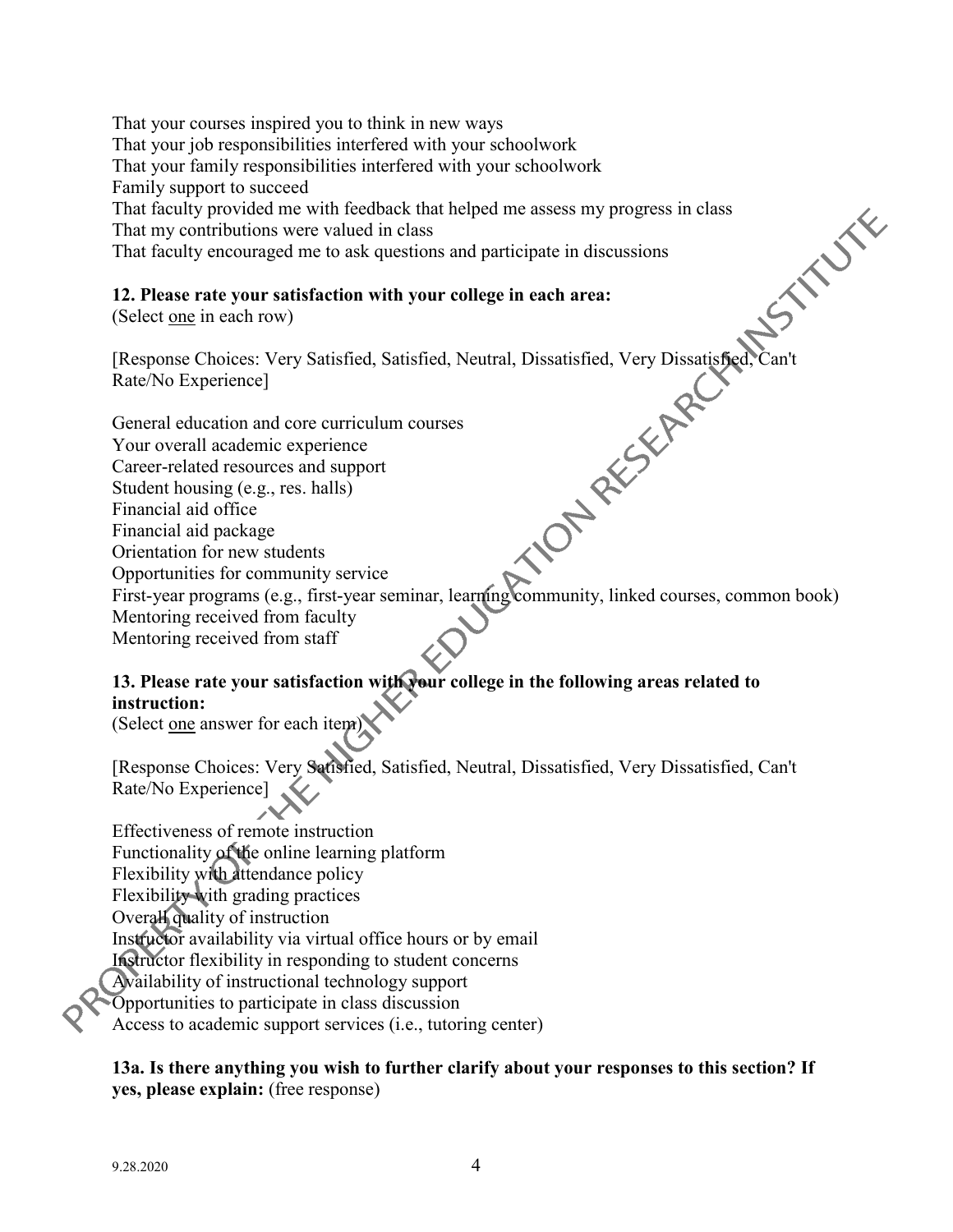#### **14. How many courses are you taking this term with pass/fail grading (as opposed to letter grading)?**

(Select one response only)

Not applicable

My school is not offering pass/fail grading 0

| ۱             |  |
|---------------|--|
| $\mathcal{L}$ |  |
| 3             |  |
| 4             |  |

 $5+$ 

<sup>15+</sup><br>15. Rate vourself on each of the following traits as compared with the average person your **age. We want the most accurate estimate of how you see yourself.**  (Select one in each row)

[Response Choices: Highest 10%, Above Average, Average, Below Average, Lowest 10%]

Academic ability Artistic ability Compassion Computer programming skills **Creativity** Drive to achieve Emotional health Flexibility during uncertain times Leadership ability Mathematical ability Physical health Public speaking ability Risk-taking Self-confidence (intellectual) Self-confidence (social) Spirituality Understanding of others Writing ability

**16. Rate on a scale of 1-7 the extent to which each of the following has been a source of stress for you during the COVID-19 pandemic:** (Select one for each item)

[Response Choices: 1, 2, 3, 4, 5, 6, 7 (1=Not at All, 4=Somewhat, 7=Extensive)]

 $\mathbf Q$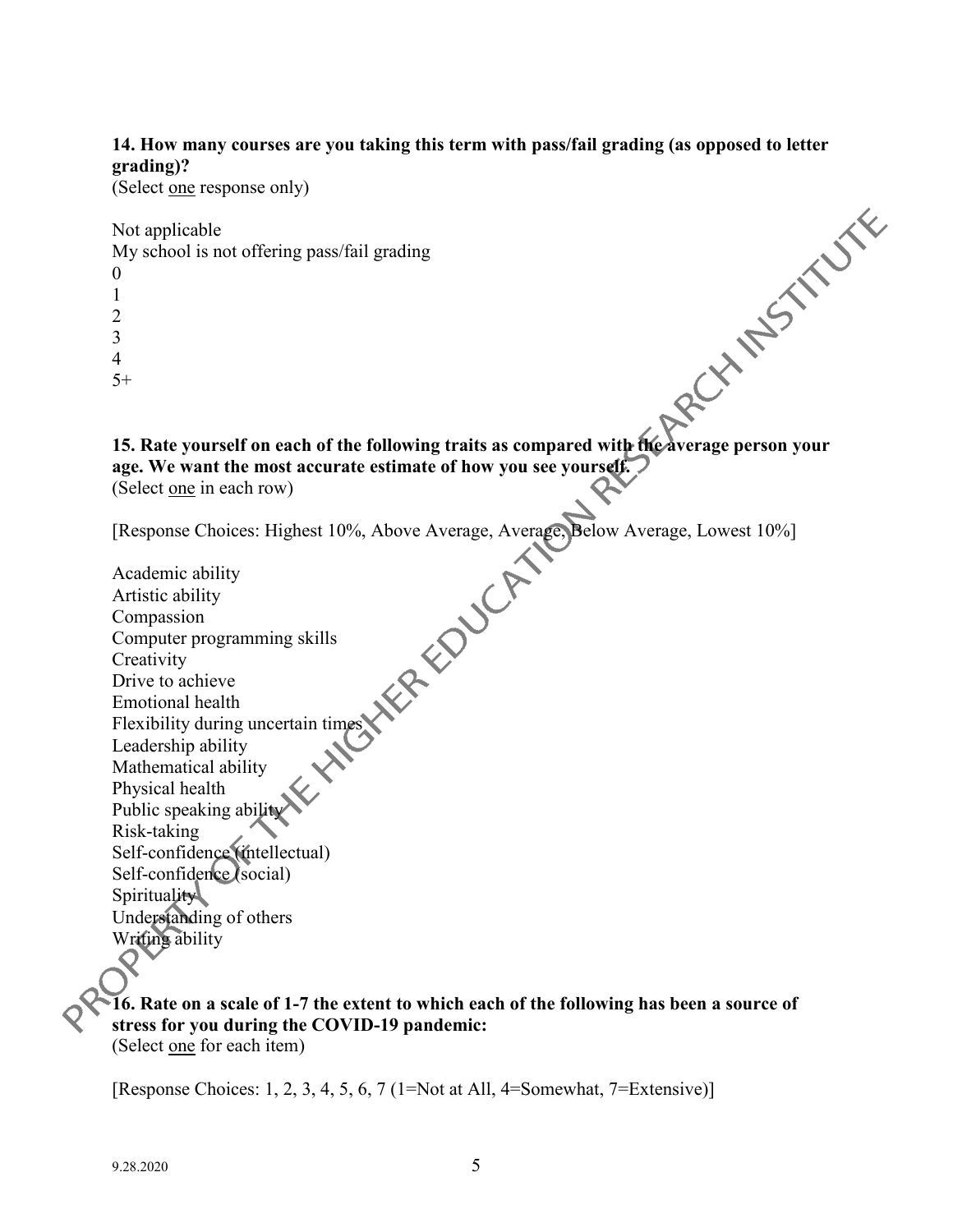Physical health Mental health Health of loved ones Access to health services The extent to which others adhere to social distancing guidelines while out in public<br>Coping with social isolation<br>My current living arrangements<br>Ability to pay rent<br>Ability to pay other bills<br>Funds to purchase basic neces Coping with social isolation My current living arrangements Ability to pay rent Ability to pay other bills Funds to purchase basic necessities (e.g. food, toilet paper) Ability to concentrate on course assignments Access to internet Appropriate space to attend classes remotely (e.g. noise level, work area)

#### **16a. Is there anything you wish to further clarify about your responses to this section? If yes, please explain:** (free response)

**17. Please indicate your agreement with each of the following statements.** 

(Select one in each row)

[Response categories: Strongly Agree, Agree Somewhat, Disagree Somewhat, Strongly Disagree]

The U.S. should implement universal mail-in voting for general elections A national health care plan is needed to cover everybody's medical costs Since the start of the pandemic, President Trump has demonstrated effective leadership The U.S. Congress has demonstrated effective leadership during the COVID-19 pandemic I feel comfortable with the progress the state where I attend college has made with respect to controlling the spread of the virus

Stay-at-home orders related to the COVID-19 pandemic were generally an overreaction Since the start of the pandemic, President Trump has been dishonest in his descriptions of the effectiveness of his administration's response to the COVID-19 pandemic

Campus leadership has communicated effectively regarding the pandemic

I support the decision leaders have made with respect to the current level of in-person operations on campus

My institution's pandemic response prioritizes the health and safety of students This college should minimize in-person operations until a vaccine is developed

**17a. Is there anything you wish to further clarify about your responses to this section? If yes, please explain:**

 $\bar{f}$  (free response)

**18. Since entering this college, how has it been to:**  (Select one in each row)

[Response Choices: Very Easy, Somewhat Easy, Somewhat Difficult, Very Difficult]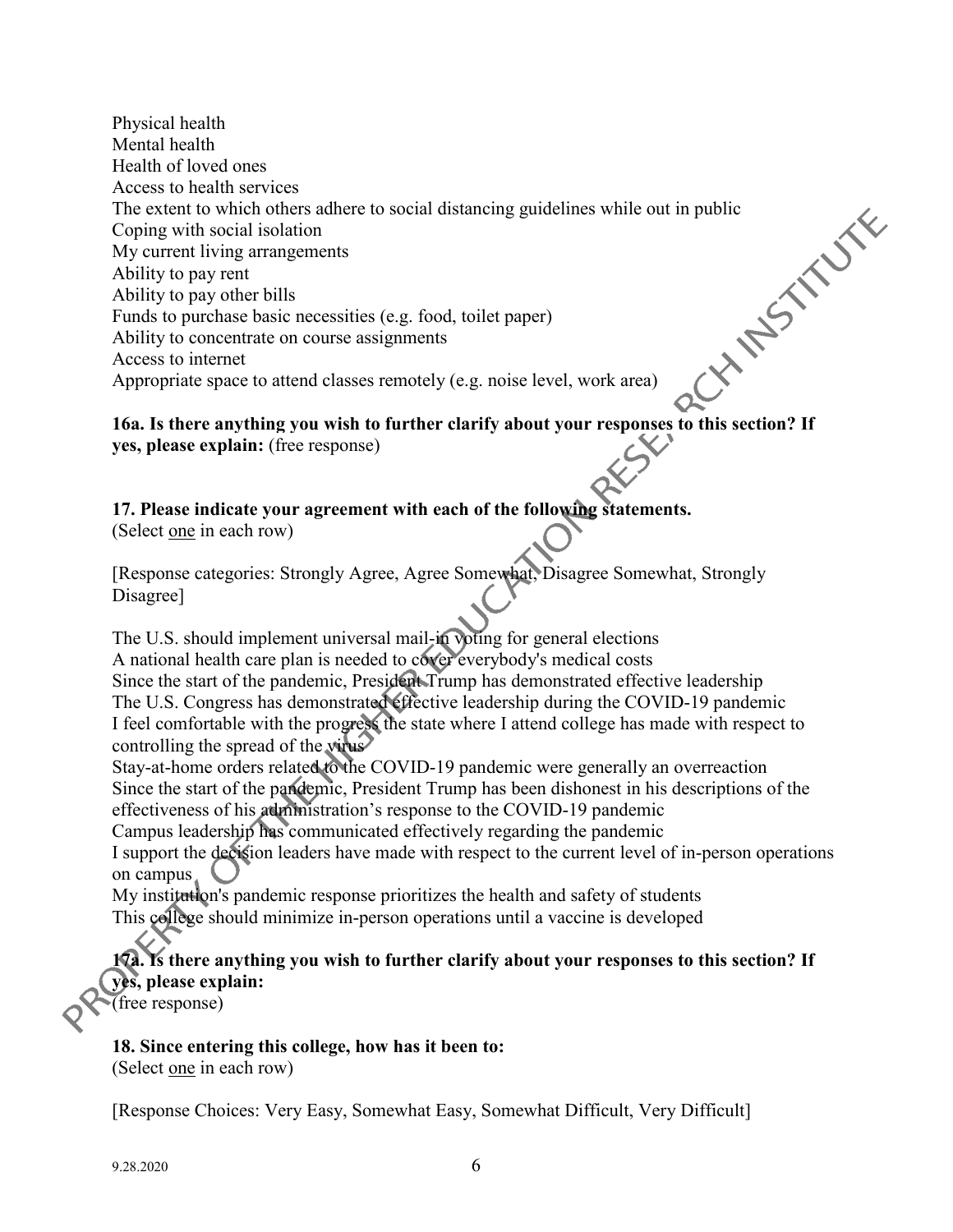Understand what your professors expect of you academically Develop effective study skills Adjust to the academic demands of college Manage your time effectively Develop close friendships with other students

#### **19. How would you rate yourself in the following areas:**

(Select one in each row)

Weakness]

**XILLY RE** 

[Response Choices: A Major Strength, Somewhat Strong, Average, Somewhat Weak, A Major Weakness]<br>
Ability to see the world from someone else's perspective<br>
Tolerance of others with different beliefs<br>
Openness to having my o Ability to see the world from someone else's perspective Tolerance of others with different beliefs Openness to having my own views challenged Ability to discuss and negotiate controversial issues Ability to work cooperatively with diverse people Critical thinking skills

### **20. Since entering this college, how often have you:**

(Select one in each row)

[Response Choices: Frequently, Occasionally, Not at all]

Attended a religious service Been bored in class

Demonstrated for a cause (e.g., boycott, rally, protest)

Studied with other students

Consumed beer

Consumed wine or liquor

Vaped/used e-cigarettes

Consumed marijuana/cannabis

Consumed non-THC marijuana/cannabis alternatives (e.g., CBD, CBD oils, CBD topical applications)

Consumed a controlled substance to boost your academic performance (e.g., Ritalin, Adderall) Felt overwhelmed by all you had to do

Felt depressed

Performed volunteer work

Contributed money to help support my family

Asked a professor for advice after class

Worked on a local, state, or national political campaign

Socialized with someone of another sexual orientation

Been late to class

Posted on a course-related online discussion board Performed community service as part of a class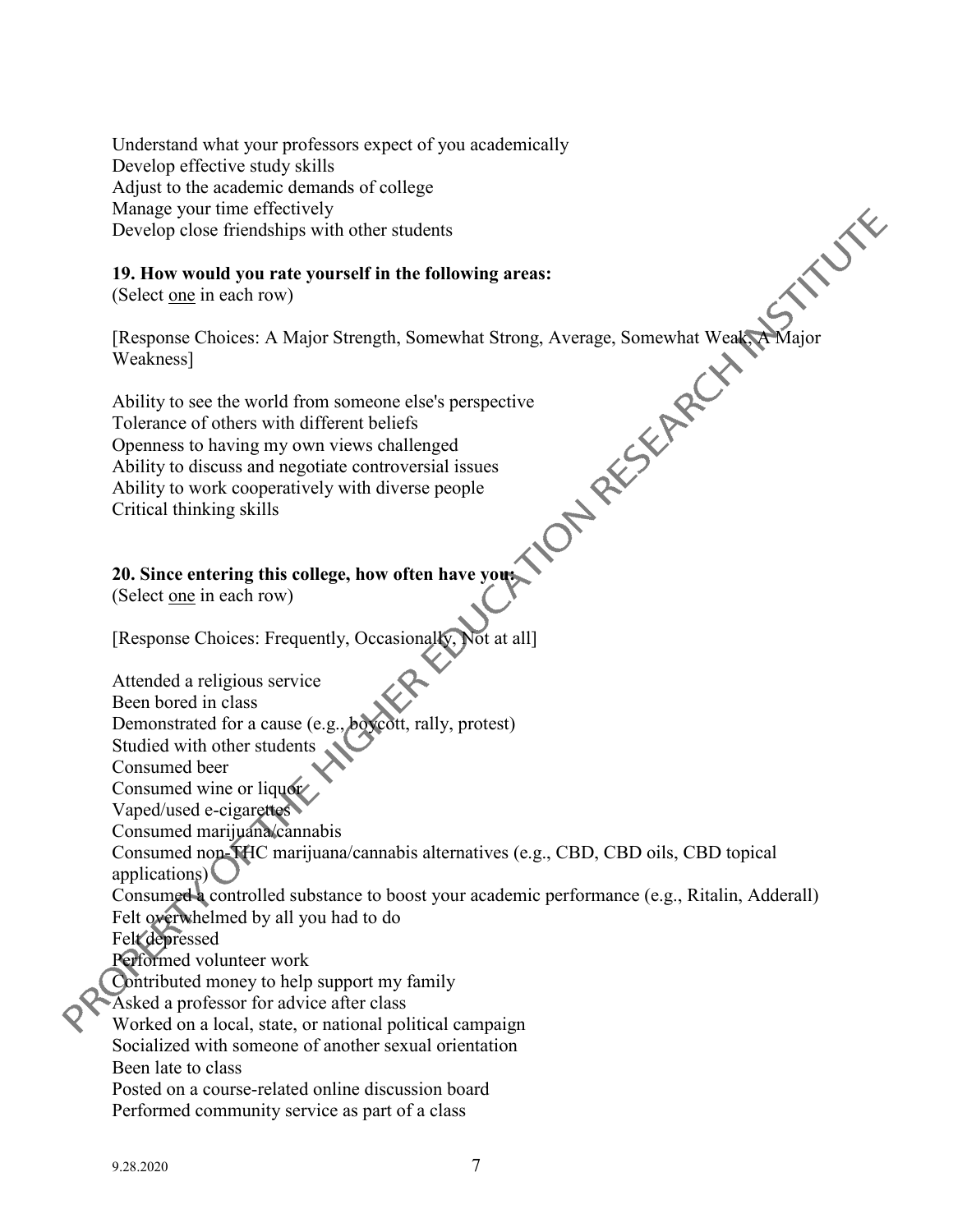Discussed religion Discussed politics Maintained a healthy diet Had difficulty concentrating on a task Had adequate sleep Helped raise money for a cause or campaign Publicly communicated your opinion about a cause (e.g., blog, email, petition) Felt anxious Written computer code

#### **21. Please indicate the extent to which you agree or disagree with the following statements:**  (Select one in each row)

**INTERNATIONAL** 

[Response Choices: Strongly Agree, Agree, Disagree, Strongly Disagree]

I have felt discriminated against at this institution because of my race/ethnicity, gender/gender identity, sexual orientation, immigration/citizenship status, religion, or disability status

I see myself as part of the campus community

There is a lot of racial tension on this campus

There is little that a person can do to be better at math - you are either "good" or "bad" at math Sexual violence is prevalent on this campus

I have been able to find a balance between academics and extracurricular activities

Faculty empower me to learn here

If asked, I would recommend this college to others

At least one staff member has taken an interest in my development

I feel valued at this institution

In class, I have heard faculty express stereotypes based on race/ethnicity, gender/gender identity, sexual orientation, immigration/citizenship status, religion, or disability status

I feel a sense of belonging to this campus

At least one faculty member has taken an interest in my development

I feel I am a member of this college

I have effectively led a group to a common purpose

It's important for me to be thinking about my career path after college

I have a clear idea of how to achieve my career goals

My political views closely resemble those of my parents/guardians

### **22. What is your overall grade average (as of your most recently completed academic term)?**

(Select <u>one</u> response only)  $\int$  or A+ A- $B+$ B  $B C+$  $\mathcal{C}$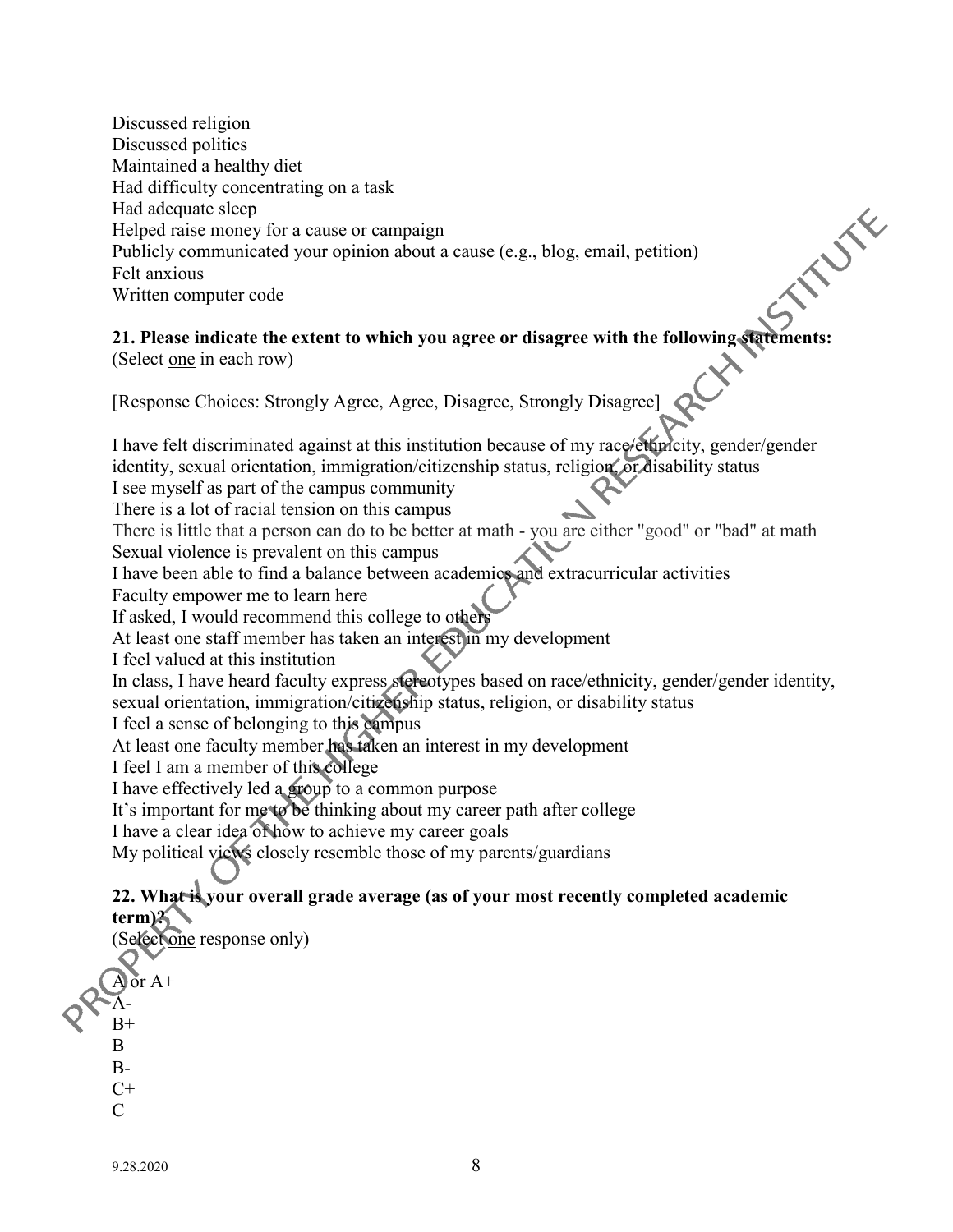D I did not receive grades in my courses

(Select one in each row)

[Response Choices: Very Satisfied, Satisfied, Neutral, Dissatisfied, Very Dissatisfied]

**23. Please rate your satisfaction with your college in each area:**<br>
(Select <u>one</u> in each row)<br>
[Response Choices: Very Satisfied, Satisfied, Neutral, Dissatisfied, Very Dissatisfied]<br>
Amount of contact with faculty<br>
Reca Amount of contact with faculty Racial/ethnic diversity of faculty Racial/ethnic diversity of student body Gender diversity of faculty Respect for the expression of diverse beliefs Overall sense of community among students Overall college experience Administrative response to incidents of: (Select one in each row) Campus emergencies Discrimination

Sexual assaults

# **24**. **Please rate your agreement with the following statements: This institution has contributed to my:**

(Select one in each row)

[Response Choices: Strongly Agree, Agree, Disagree, Strongly Disagree]

Intellectual and practical skills (including inquiry and analysis, critical thinking, and information literacy)

Knowledge of a particular field or discipline Knowledge of people from different races/cultures Understanding the problems facing my community Understanding of national issues Understanding of global issues Ability to conduct research Ability to work as part of a team Problem-solving skills Foreign language ability

# **25. To what extent have you experienced the following with students from a racial/ethnic group other than your own?**

(Select one in each row)

[Response Choices: Very Often, Often, Sometimes, Seldom, Never]

Had meaningful and honest discussions about race/ethnic relations outside of class Pursued (by), dated, or otherwise intimately involved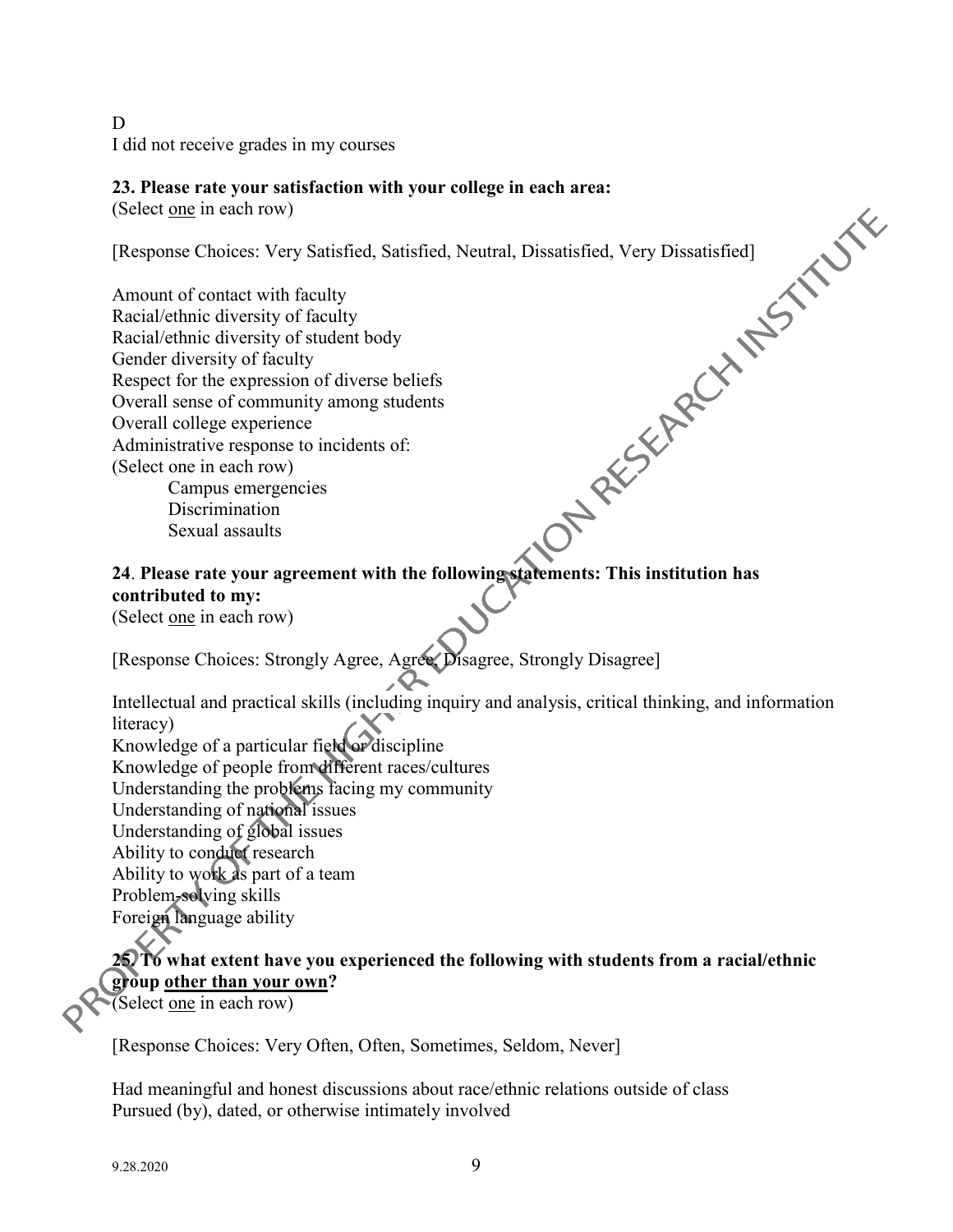Felt understood Had guarded, cautious interactions Shared personal feelings and problems Felt insulted or threatened because of your race/ethnicity Felt ignored or invisible because your race/ethnicity Socialized or partied

#### **26. Where did you primarily live while attending college this past year? On Campus**

Had tense, somewhat hostile interactions<br>
Felt insulted or threatened because of your race/ethnicity<br>
Felt ignored or invisible because your race/ethnicity<br>
Felt ignored or partied<br>
Socialized or partied<br>
On Campus<br>
Specia Special interest housing First-year student housing Cultural or minority student housing Single-sex housing Special academic program housing Other special interest housing Regular college housing Residence hall Apartment Fraternity or sorority housing Other residential housing **Off Campus**

At home with family Fraternity or sorority house Rented apartment or house **Other** 

# **27. Indicate the importance to you personally of each of the following:**

(Select one in each row)

[Response Choices: Essential, Very Important, Somewhat Important, Not Important]

Becoming accomplished in one of the performing arts (acting, dancing, etc.) Becoming an authority in my field Integrating spirituality into my life Becoming successful in a business of my own Obtaining recognition from my colleagues for contributions to my special field Influencing the political structure Influencing social values Raising a family Being very well off financially Helping others who are in difficulty Making a theoretical contribution to science Writing original works (poems, novels, etc.) Creating artistic works (painting, sculpture, etc.) Developing a meaningful philosophy of life Participating in a community action program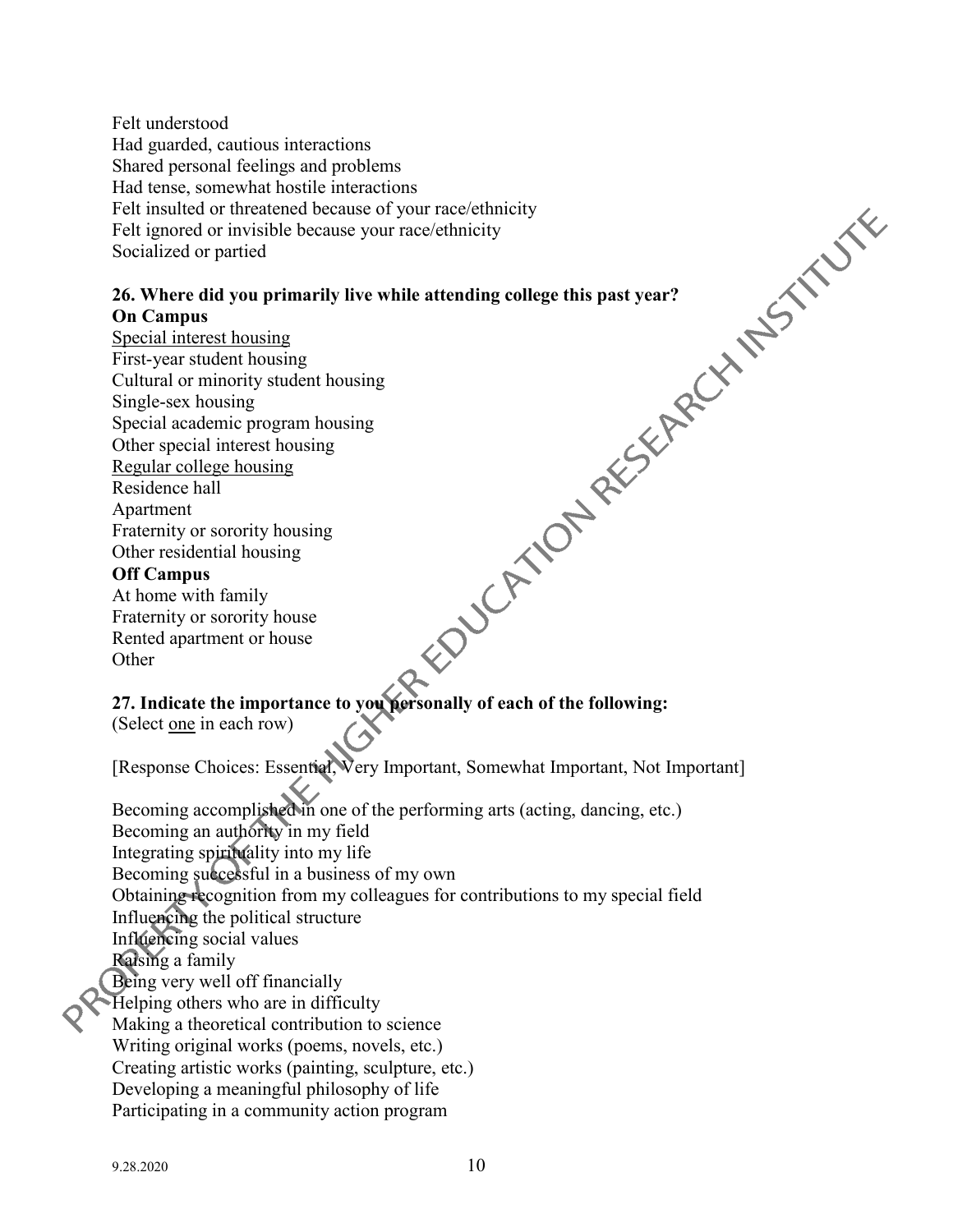Helping to promote racial understanding Keeping up to date with political affairs Becoming a community leader Improving my understanding of other countries and cultures Becoming involved in programs to clean up the environment

#### **28. Since entering this college have you:**

(Select Yes or No for each item)

Enrolled in a formal program where a group of students takes two or more courses together (e.g. Decided to pursue a different major Remained undecided about a major Failed one or more courses Taken an honors course Taken a remedial or developmental course FIG, learning community, linked courses) Participated in an academic support program Taken a course or first-year seminar designed to help students adjust to college Taken courses from more than one institution simultaneously Taken a course exclusively online **SCANN 29. Since entering this college have you:**  (Select Yes or No for each item) Changed your career choice Held a full-time job (approx. 40 hours) while taking classes Felt hungry but didn't eat because I didn't have enough money for food Joined a fraternity or sorority Joined a pre-professional or departmental club Participated in an undergraduate research program Played club, intramural, or recreational sports Played intercollegiate athletics (e.g., NCAA or NAIA) Sought personal counseling Strengthened your religious or spiritual beliefs/convictions Had a roommate of a different race/ethnicity Accumulated excessive credit card debt Been a leader in an organization Voted in a national, state, or local election Been made aware of your college's sexual harassment/assault reporting policy Been made aware of your college's academic dishonest policy (e.g., plagiarism, cheating) Participated in: Student government Leadership training An ethnic/racial student organization An LGBTQ student organization

A women's advocacy group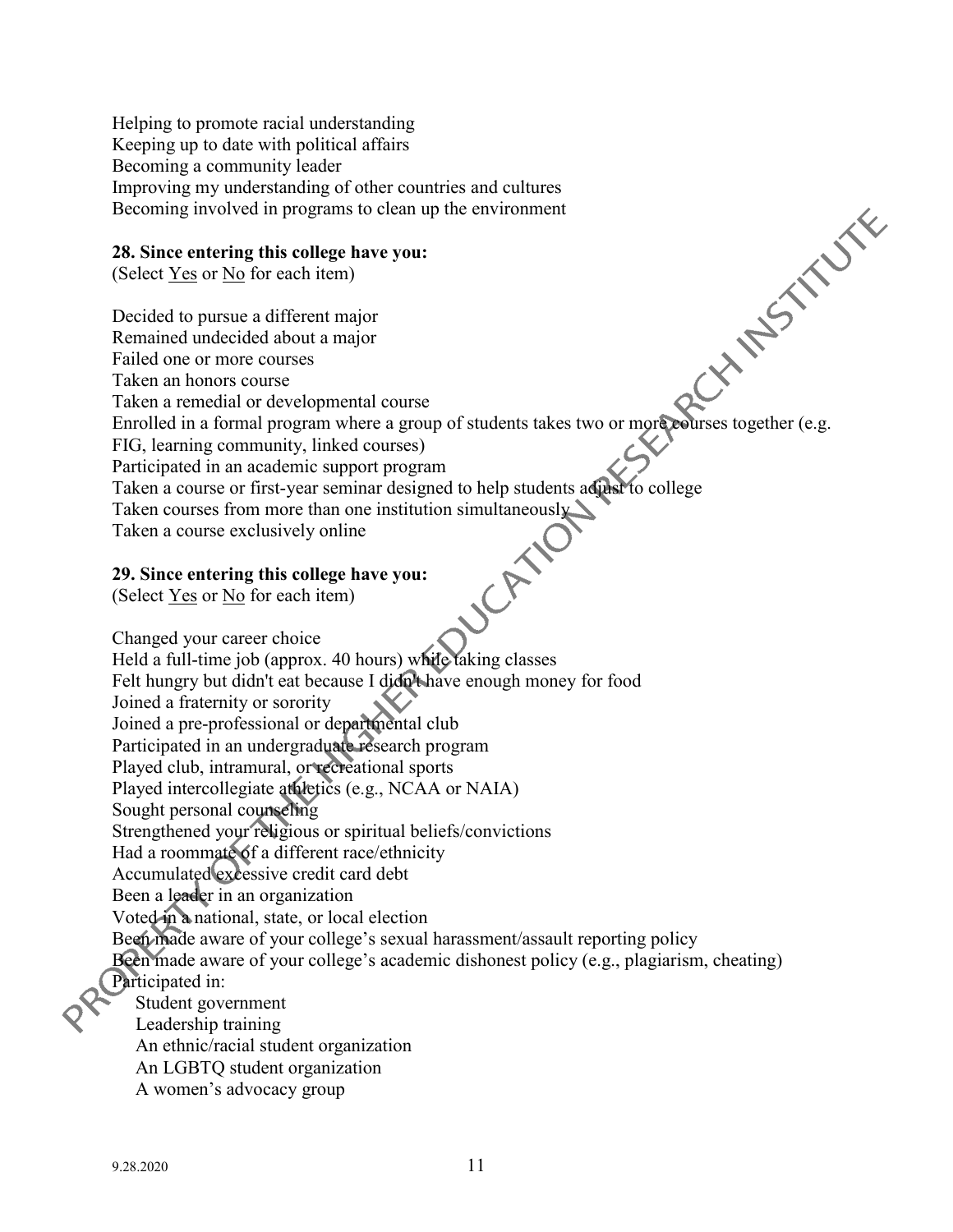#### **30. Roughly how much credit card debt do you carry on a monthly basis?**

I don't have a credit card None, I pay my credit card off monthly \$1-\$249 \$250-\$499 \$500-\$999 \$1000-\$2499 \$2500 or more

# **31**. **Since entering this college, how much time have you spent during a typical week doing the following activities?**

JE

(Select one in each row)

15 hrs/wk, 16-20 hrs/wk, Over 20 hrs/wk]

[Response Choices: Hours per week: None, < 1 hr/wk, 1-2 hrs/wk, 3-5 hrs/wk, 6-10 hrs/wk, 11-<br>15 hrs/wk, 16-20 hrs/wk, Over 20 hrs/wk]<br>Attending classes/labs<br>Studying/homework<br>Working Attending classes/labs Studying/homework Working with classmates on group projects Socializing with friends in person Participating in student clubs/groups Watching TV/online video content (e.g., Amazon, Hulu, Netflix, YouTube) Exercising/sports Working (for pay) on campus (including remote work) Working (for pay) off campus Performing household/childcare duties Meditating/Participating in mindfulness activity

# **32. Since entering this college, indicate how often you:**

(Select one in each row)

[Response Choices: Frequently, Occasionally, Not at all]

Turned in course assignment(s) late Discussed course content with students outside of class Missed class due to employment Missed class for other reasons Communicated regularly with your professors Worked on a professor's research project Turned in course assignments that did not reflect your best work Had difficulty getting along with your roommate(s)/housemate(s) Participated in virtual study spaces during the pandemic

#### **33. How would you characterize your political views?**

(Select one response only)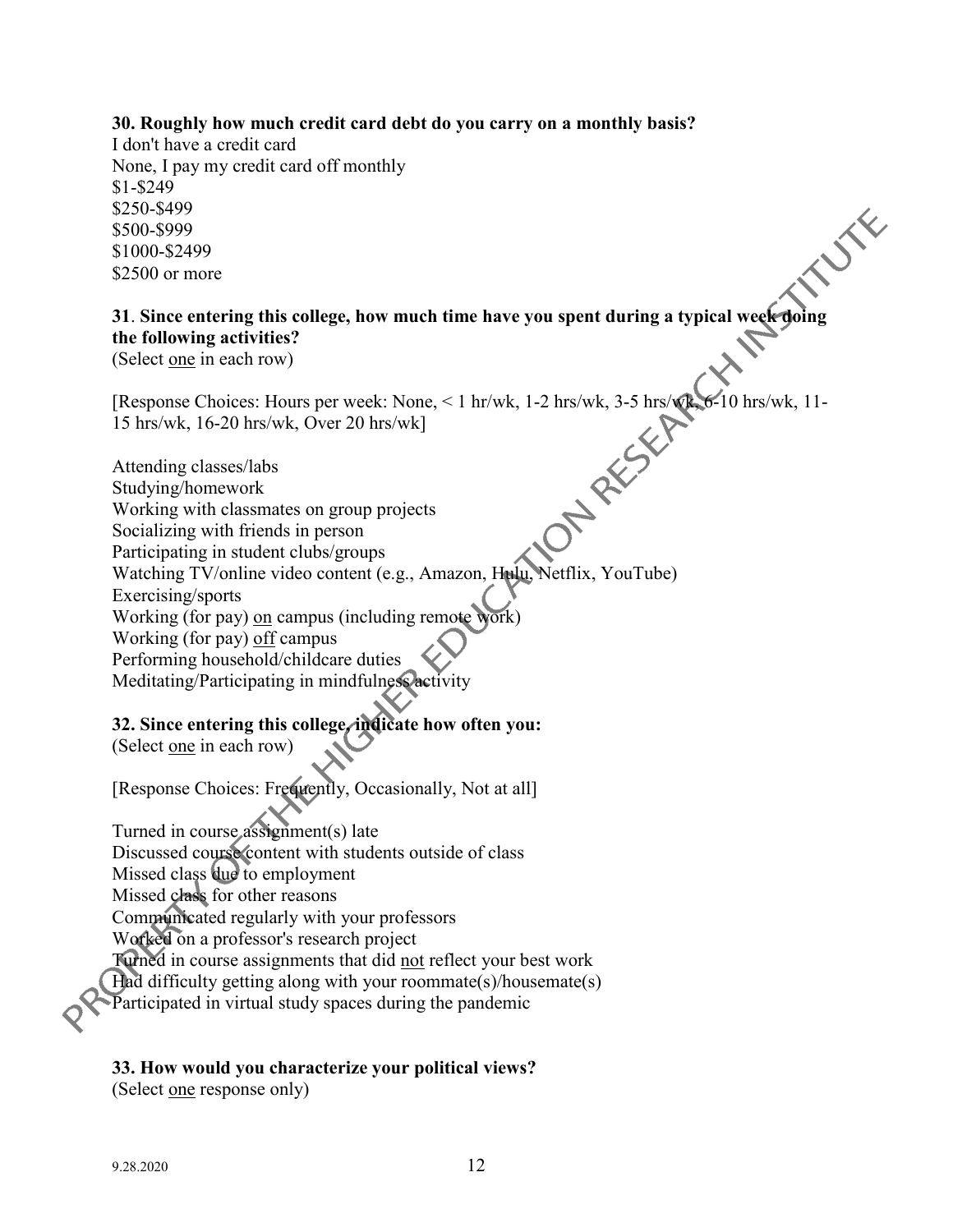Far left Liberal Middle-of-the-road Conservative Far right

#### **34. Are you currently registered to vote?**

(Select one response only)

Ineligible Yes No

#### **35. If given the choice, would you still choose to enroll at your current (or most) recent**

college? (Select one response only) Definitely yes Probably yes Probably no Definitely no Not sure yet

# **36. Since entering this college, how often have you utilized the following services:**

(Select one in each row)

[Response Choices: Frequently, Occasionally, Not at all]

 $\mathbf{x}^2$ Study skills advising Financial aid advising Student health services Student psychological service Writing center Disability resource center Career services Academic advising Campus safety services (Safe Walk, Public Safety/Police Dept., etc.)

# **37. What do you think you will be doing in fall 2021?**

(Select one response only)

Attending your current (or most recent) institution Attending another institution Don't know/have not decided yet Not attending any institution

# **38. Military Status:**

(Select <u>one</u> response only)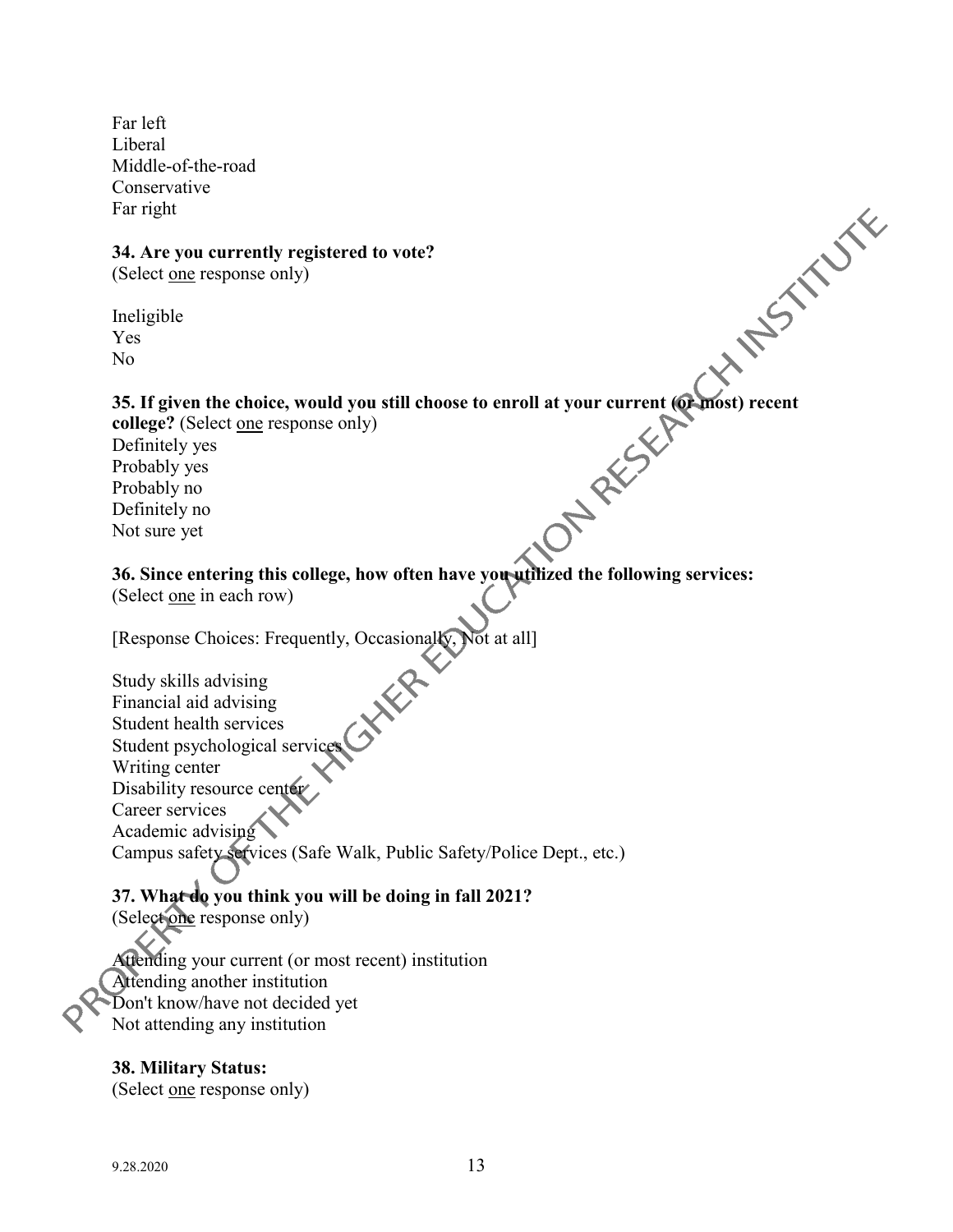None ROTC, cadet, or midshipman at a service academy In Reserves or National Guard On Active Duty A discharged veteran NOT serving on Active Duty, in the Reserves, or in the National Guard

#### **39. Please indicate your current major using the codes provided on the attached fold out.**

#### **ARTS AND HUMANITIES**

A1 Art, fine and applied A2 Classical and Modern Languages and Literature A3 English (language and literature) A4 History

A5 Journalism/Communication A6 Media/Film Studies A7 Music A8 Philosophy A9 Theater/Drama B1 Theology/Religion B2 Other Arts and Humanities

#### **BIOLOGICAL & LIFE SCIENCES**

B3 Agriculture/Natural Resources B4 Animal Biology (zoology) B5 Biochemistry/Biophysics B6 Biology (general) B7 Ecology & Evolutionary Biology B8 Environmental Science B9 Marine Biology C1 Microbiology C2 Molecular, Cellular, & Developmental Biology C3 Neurobiology/Neuroscience C4 Plant Biology (botany)

C5 Other Biological Science

#### **BUSINESS**

C6 Accounting C7 Business Admin. (general) C8 Computer/Management Information Systems C9 Entrepreneurship D1 Finance D2 Hospitality/Tourism D3 Human Resources Management D4 International Business D5 Management D6 Marketing D7 Real Estate D8 Other Business

#### **EDUCATION**

D9 Elementary Education E1 Music or Art Education E2 Physical Education or Recreation E3 Secondary Education E4 Special Education E5 Other Education

#### **ENGINEERING**

E6 Aerospace/Aeronautical/Astronautical Engineering

E7 Biological/Agricultural Engineering E8 Biomedical Engineering E9 Chemical Engineering F1 Civil Engineering F2 Computer Engineering F3 Electrical/Electronic Communications Engineering

F4 Engineering Science/Engineering Physics F5 Environmental/Environmental Health Engineering

F6 Industrial/Manufacturing Engineering F7 Materials Engineering F8 Mechanical Engineering F9 Other Engineering

#### **HEALTH PROFESSIONS**

G1 Clinical Laboratory Science

G2 Health Care Administration/Studies G3 Health Technology G4 Kinesiology G5 Nursing G6 Pharmacy G7 Therapy (occupational, physical, speech) G8 Other Health Profession

 **MATH AND COMPUTER SCIENCE** G9 Computer Science

H1 Mathematics/Statisticians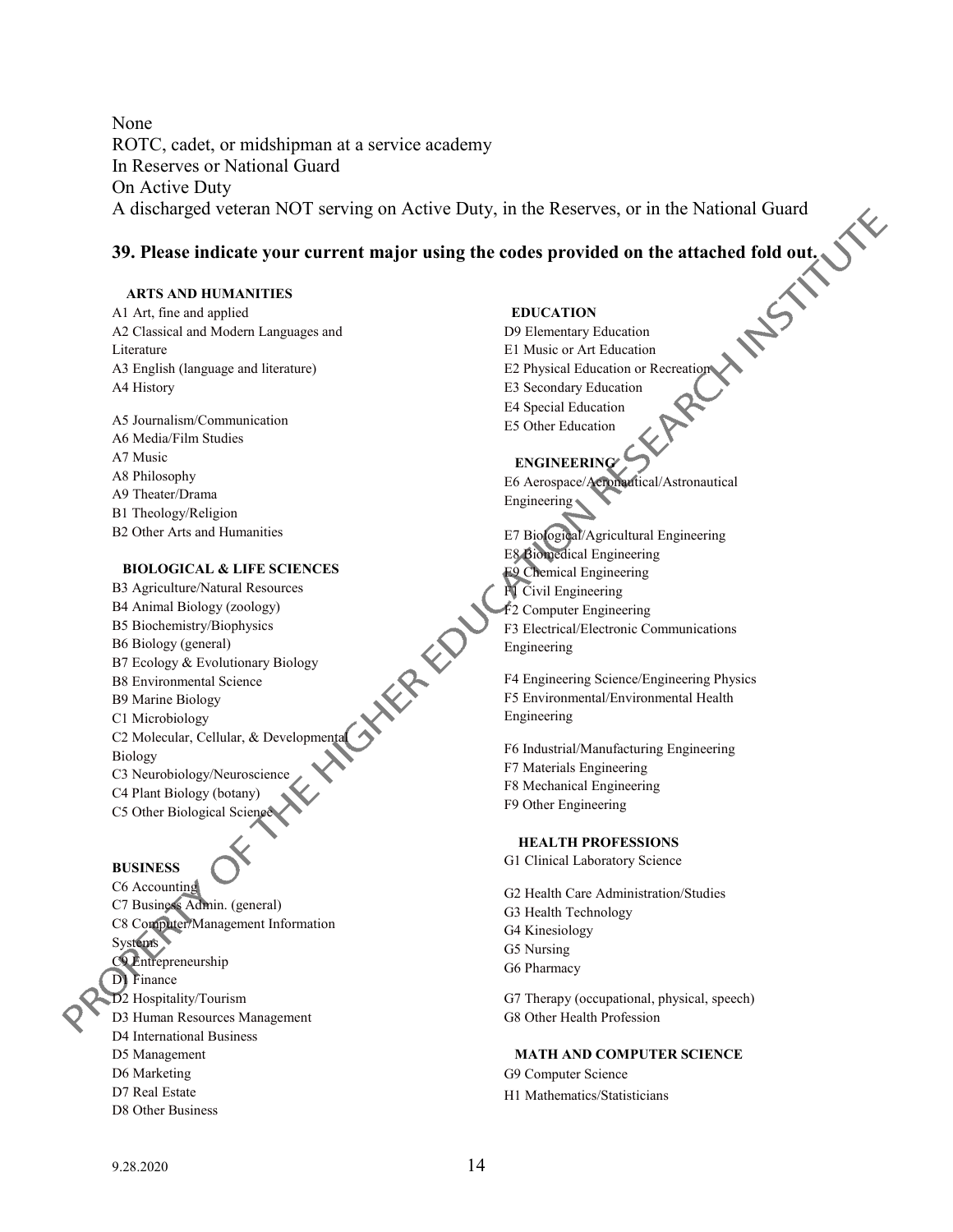H2 Other Math and Computer Science

#### **PHYSICAL SCIENCE**

H3 Astronomy & Astrophysics H4 Atmospheric Sciences H5 Chemistry H6 Earth & Planetary Sciences H7 Marine Science H8 Physics H9 Other Physical Science

#### **SOCIAL SCIENCE**

I1 Anthropology I2 Economics I3 Ethnic/Cultural Studies I4 Geography I5 Political Science (gov't., international relations)

- I6 Psychology I7 Public Policy I8 Social Work
- I9 Sociology
- J1 Women's/Gender Studies
- J2 Other Social Science

#### **OTHER MAJORS**

- J3 Architecture/Urban Planning
- J4 Criminal Justice
- J5 Library Science
- J6 Military Sciences/Technology/Operations
- J7 Security & Protective Services<br>J8 OTHER<br>J9 UNDECIDED

**J8 OTHER J9 UNDECIDED**

#### **40. Do you have any of the following disabilities or medical conditions?**

Learning disability (dyslexia, etc.)

Attention-deficit/hyperactivity disorder (ADHD)

Autism spectrum disorder

Physical or sensory disability (speech, sight, mobility, hearing, etc.)

Chronic illness (cancer, diabetes, autoimmune disorders, etc.)

Psychological disorder (depression, anxiety, PTSD, etc.)

**Other** 

**41. To what extent are the following statements true of you:** (Select one in each row)

[Response categories: Agree Strongly, Agree Somewhat, Neutral, Disagree Somewhat, Disagree Strongly]

I have a strong sense of belonging to a community of scientists I derive great personal satisfaction from working on a team that is doing important research I think of myself as a scientist

I feel like I belong in the field of science

# **42. How confident are you that you can:** (Select one in each row)

[Response categories: Absolutely, Very, Moderately, Somewhat, Not at All]

Use technical science skills (use of tools, instruments, and/or techniques)

Generate an answerable research question

Determine how to collect appropriate data

Explain the results of a study

Use scientific literature to guide research

Integrate results from multiple studies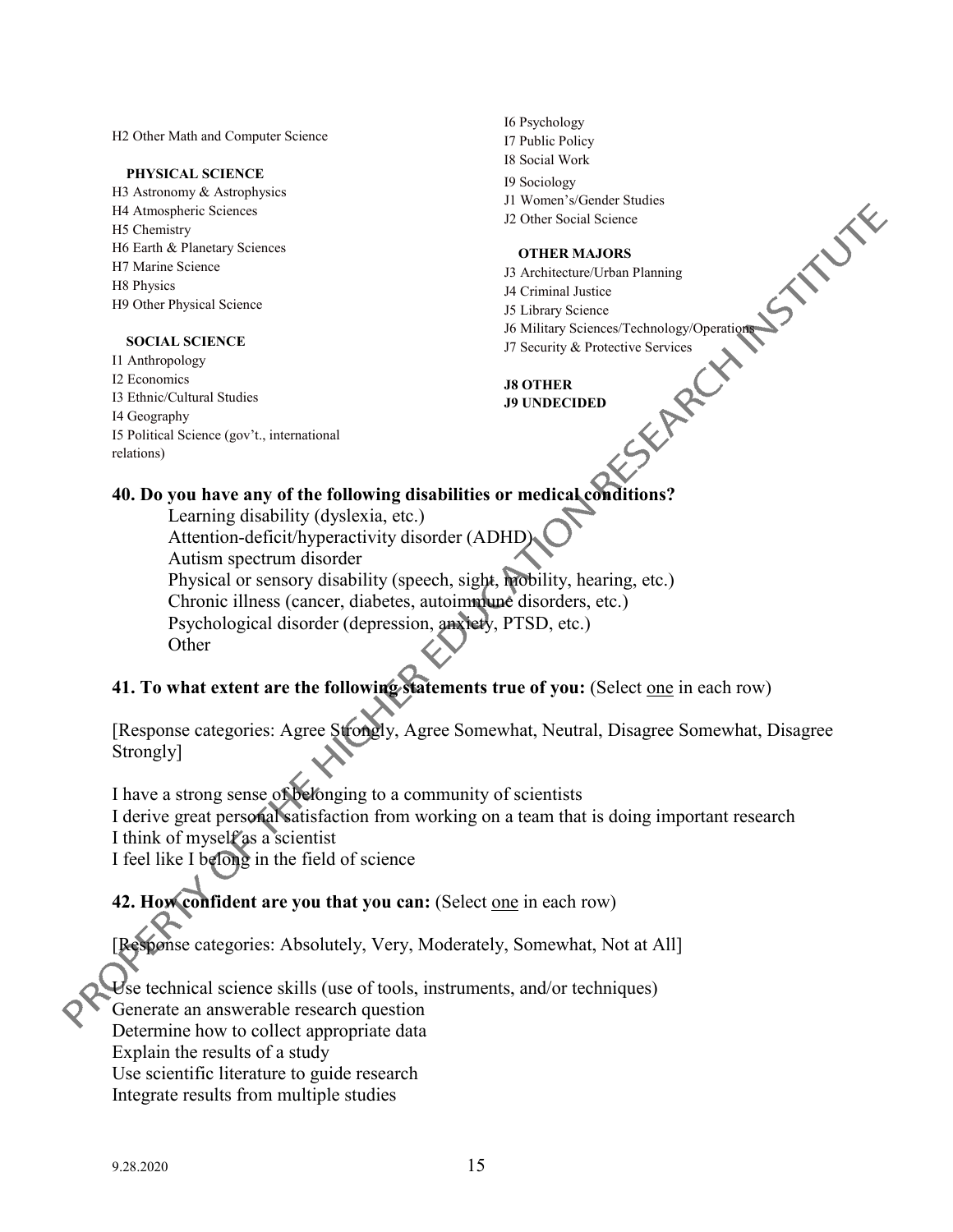Ask relevant questions Identify what is known and not known about a problem Understand scientific concepts See connections between different areas of science and mathematics

#### **43. Will you pursue a science-related research career?**

Definitely yes Probably yes Uncertain Probably no Definitely no

# **HIMESTER 44. Did you do any of the following activities due to the COVID-19 pandemic?**

(Select one in each row)

[Response Choices: Yes, No]

Extend time to degree Take courses at a different institution Decide not to study abroad Experience a cancellation or shortening of an internship Decide to pursue a graduate degree Leave college before completing degree Decide to pursue a different career path

**44a. Is there anything you wish to further clarify about your responses to this section? If yes, please explain:** (free response)

**45. Did you transfer to this institution from another college/university?**

Yes No

Yes No

**46. Is English your primary language?**

**47. Do you plan to do any of the following this summer?** (Select Yes or No for each item)

Take courses at this institution Take courses at another institution Work for pay